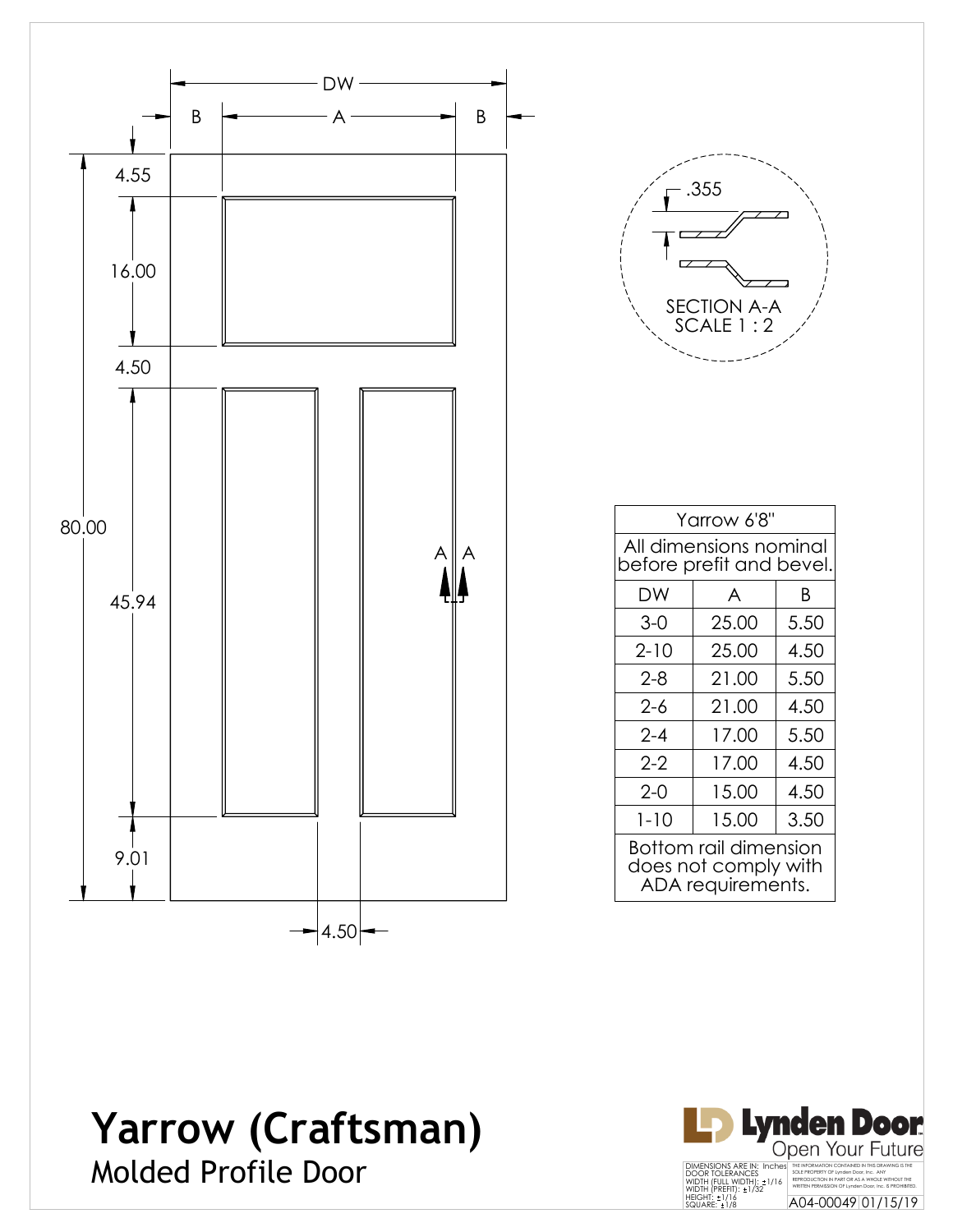

# **Yarrow (Craftsman)**



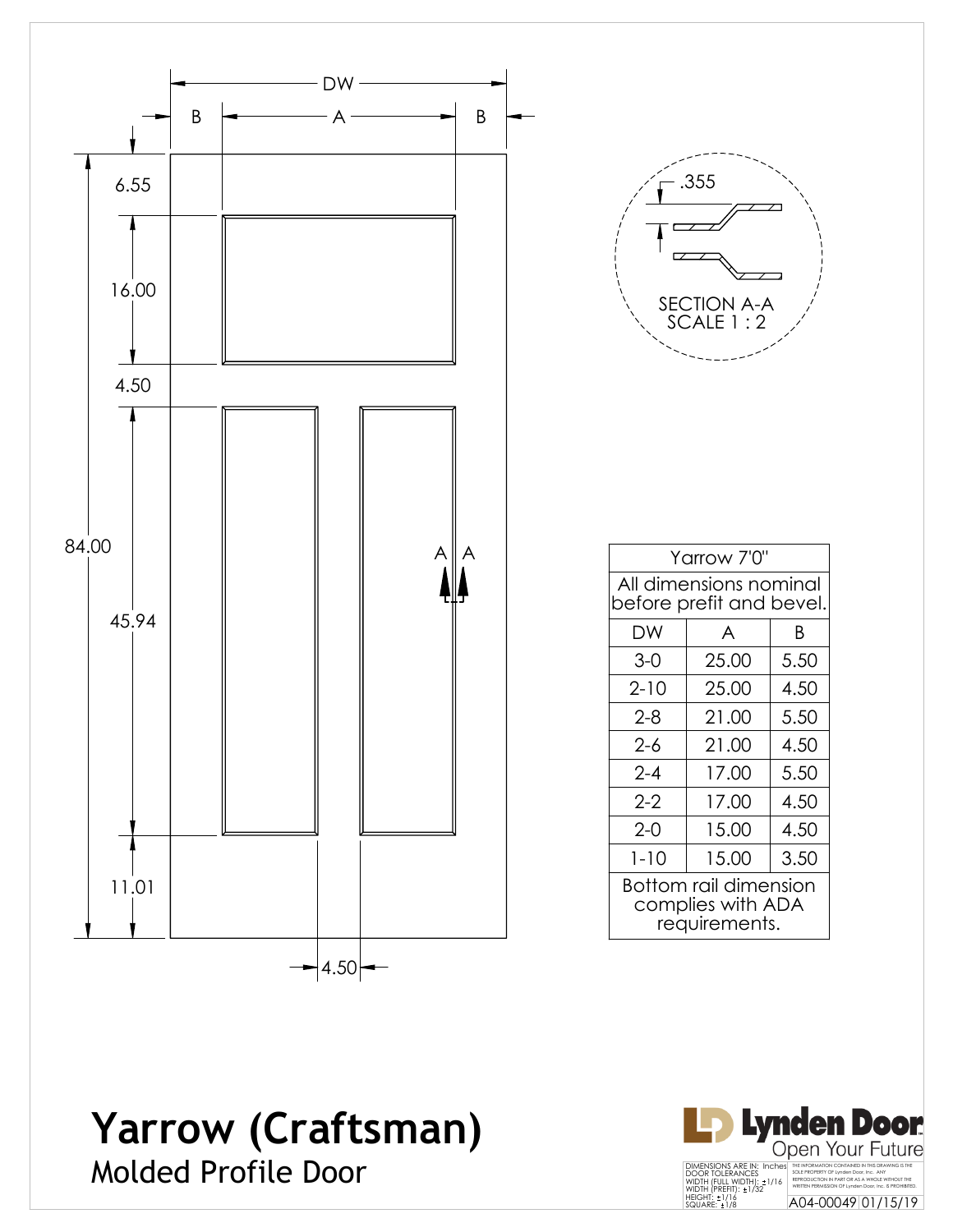



| 2-Panel Yarrow 6'8"                                                       |       |      |  |  |
|---------------------------------------------------------------------------|-------|------|--|--|
| All dimensions nominal<br>before prefit and bevel.                        |       |      |  |  |
| DW                                                                        | A     | R    |  |  |
| $1 - 8$                                                                   | 10.00 | 5.00 |  |  |
| 1-6                                                                       | 10.00 | 4.00 |  |  |
| <b>Bottom rail dimension</b><br>does not comply with<br>ADA requirements. |       |      |  |  |

## **Yarrow (Craftsman)** Molded Profile Door

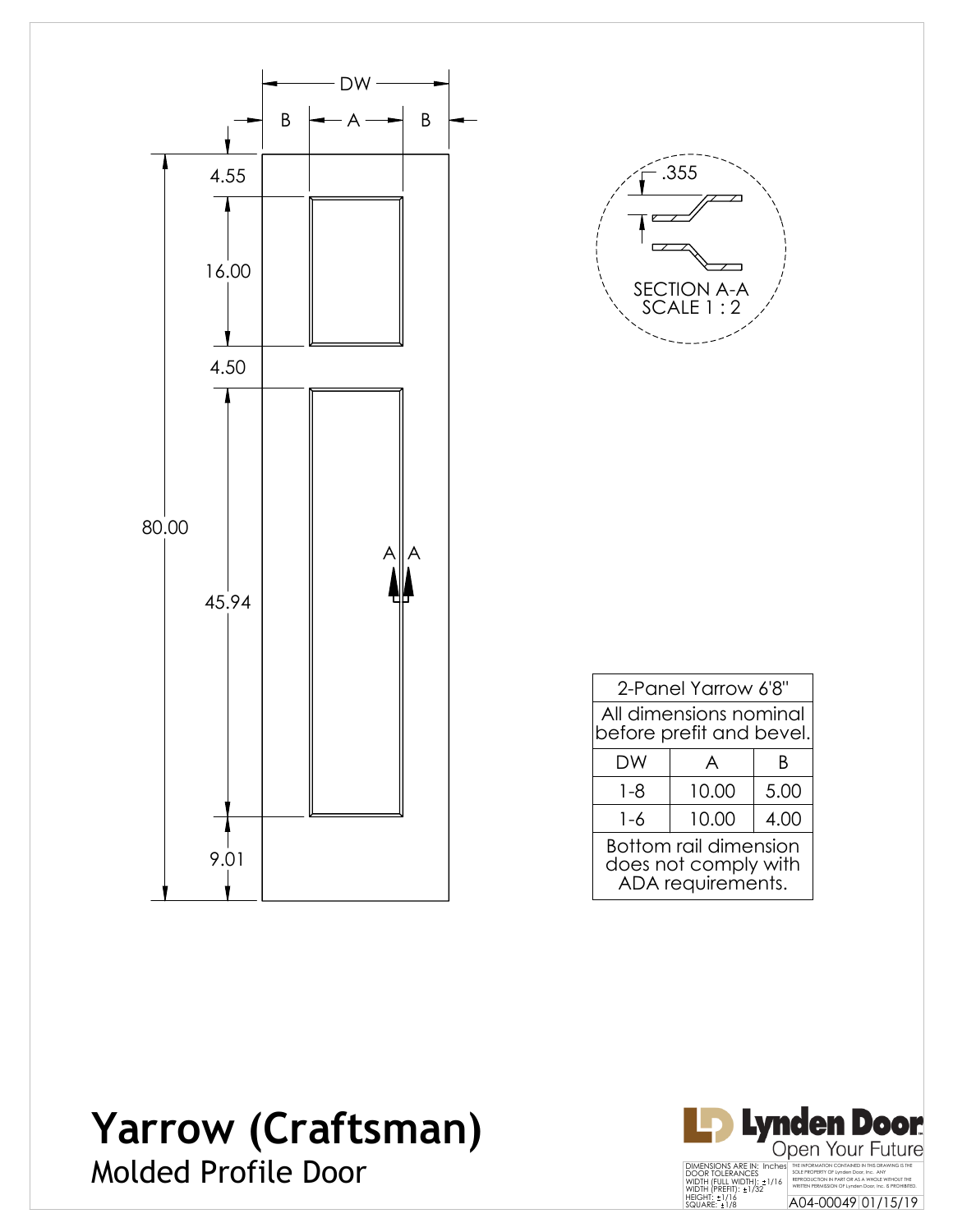

![](_page_3_Picture_1.jpeg)

| 2-Panel Yarrow 7'0"                                                |       |      |  |  |
|--------------------------------------------------------------------|-------|------|--|--|
| All dimensions nominal<br>before prefit and bevel.                 |       |      |  |  |
| DW                                                                 | A     | R    |  |  |
| $1 - 8^*$                                                          | 10.00 | 5.00 |  |  |
| $1 - 6*$                                                           | 10.00 | 4.00 |  |  |
| <b>Bottom rail dimension</b><br>complies with ADA<br>requirements. |       |      |  |  |
| * Non-Stock, Contact factory for<br>pricing and availability.      |       |      |  |  |

#### **Yarrow (Craftsman)** Molded Profile Door

![](_page_3_Picture_4.jpeg)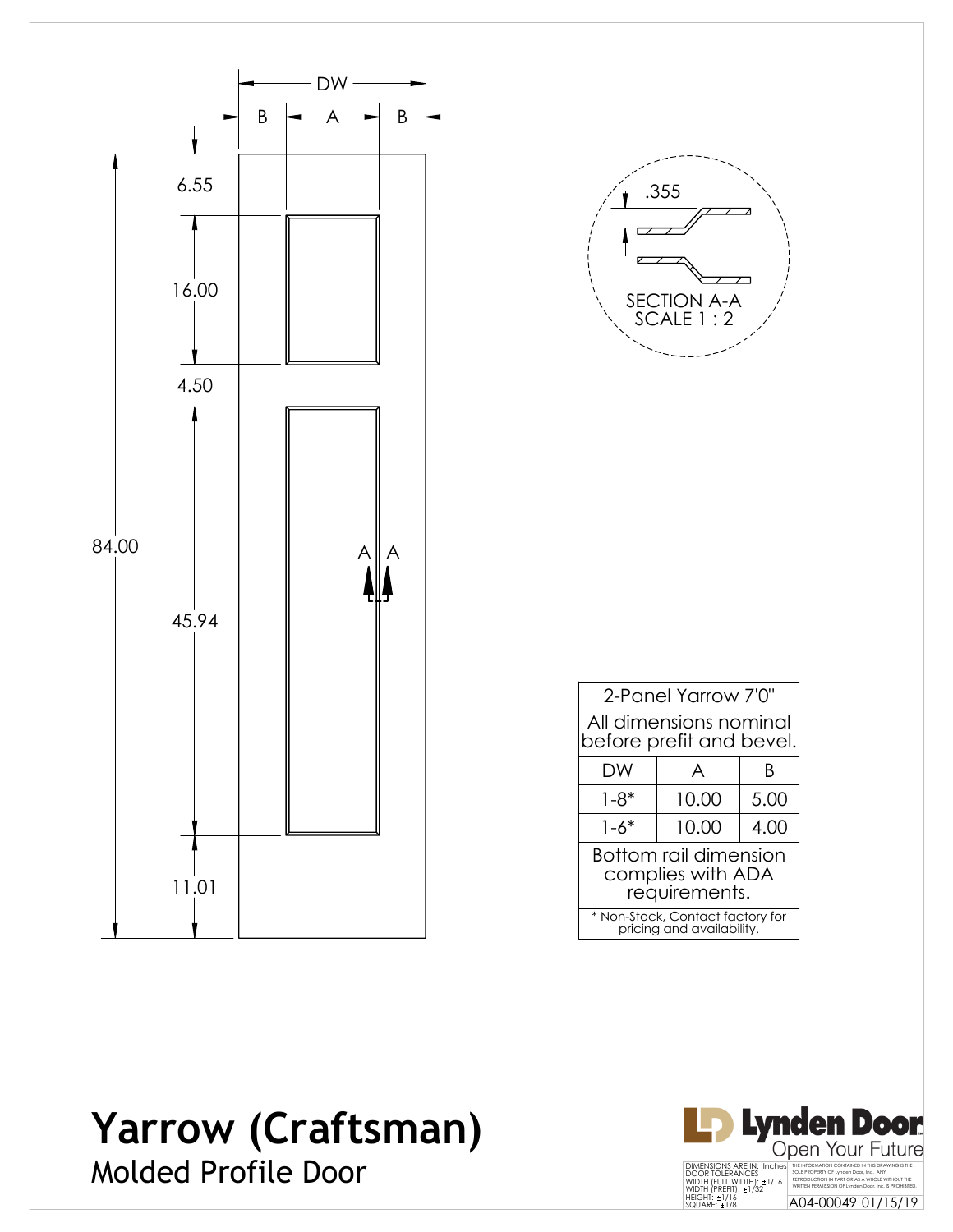![](_page_4_Figure_0.jpeg)

![](_page_4_Picture_1.jpeg)

| Yarrow Bifold 6'8"                                                                                |      |      |      |  |
|---------------------------------------------------------------------------------------------------|------|------|------|--|
| ΒF                                                                                                | A    | B    | С    |  |
| 3-0                                                                                               | 8.25 | 4.80 | 4.70 |  |
| $2 - 8$                                                                                           | 8.25 | 4.70 | 2.80 |  |
| $2 - 6$                                                                                           | 6.00 | 4.38 | 4.38 |  |
| $2 - 4$                                                                                           | 6.00 | 4.38 | 3.38 |  |
| $2-0$                                                                                             | 4.00 | 3.88 | 3.88 |  |
| $1 - 8$                                                                                           | 4.00 | 3.88 | 1.88 |  |
| $1 - 6$                                                                                           | 4.00 | 3.12 | 1.63 |  |
| Use of heavy duty hardware<br>may require additional<br>undercut. Lynden Door<br>standard is 3/4" |      |      |      |  |

# **Yarrow (Craftsman)**

![](_page_4_Picture_4.jpeg)

![](_page_4_Picture_5.jpeg)